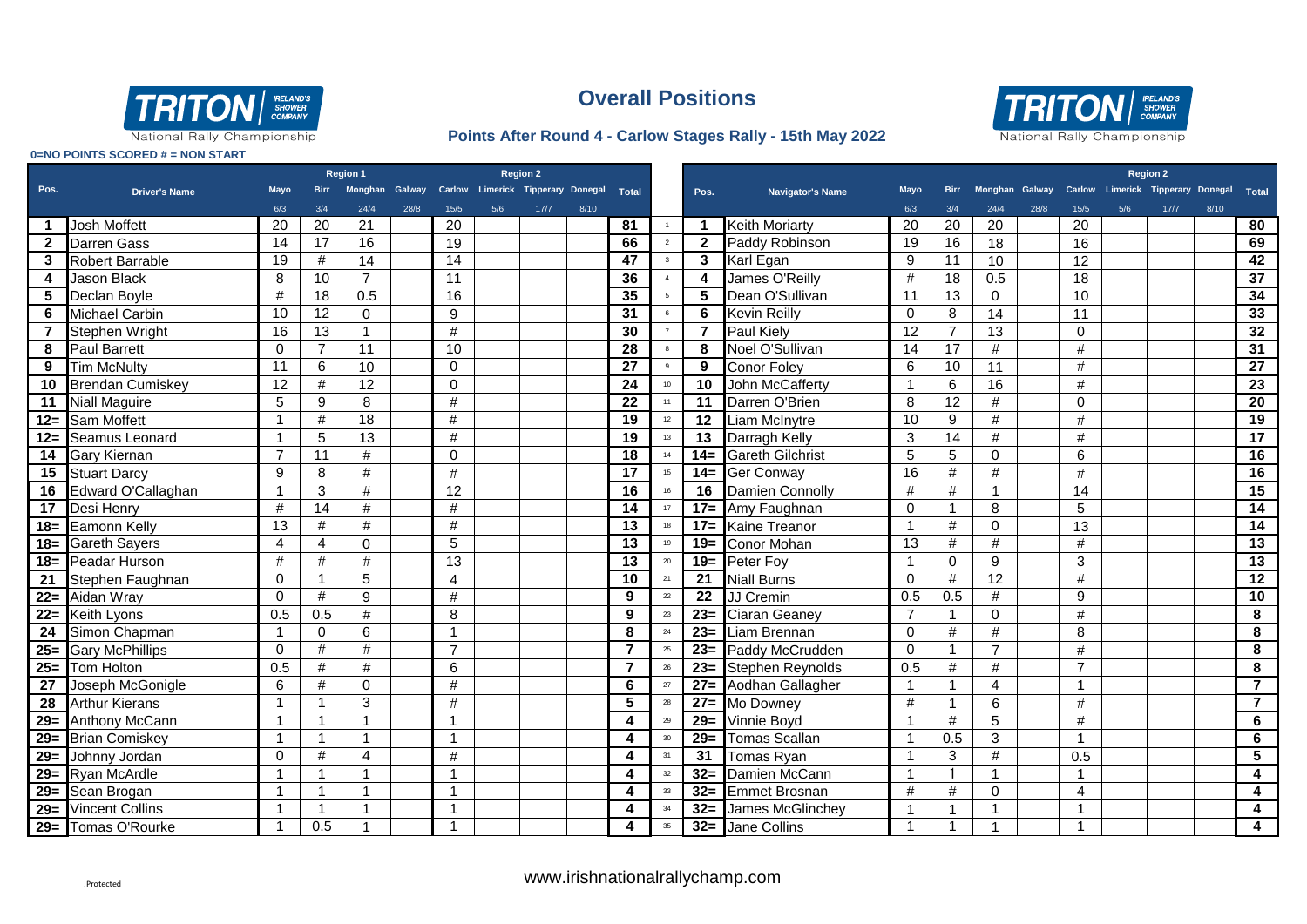

#### **Points After Round 4 - Carlow Stages Rally - 15th May 2022**



|        |                        | <b>Region 2</b><br>Region 1 |                |                         |      |                |     |                                                        |      |                         |        |        |                          |             |                         |                         |      |              | <b>Region 2</b> |                                                        |      |                         |  |
|--------|------------------------|-----------------------------|----------------|-------------------------|------|----------------|-----|--------------------------------------------------------|------|-------------------------|--------|--------|--------------------------|-------------|-------------------------|-------------------------|------|--------------|-----------------|--------------------------------------------------------|------|-------------------------|--|
| Pos.   | <b>Driver's Name</b>   | <b>Mayo</b>                 | <b>Birr</b>    |                         |      |                |     | Monghan Galway Carlow Limerick Tipperary Donegal Total |      |                         |        | Pos.   | <b>Navigator's Name</b>  | <b>Mayo</b> | <b>Birr</b>             |                         |      |              |                 | Monghan Galway Carlow Limerick Tipperary Donegal Total |      |                         |  |
|        |                        | 6/3                         | 3/4            | 24/4                    | 28/8 | 15/5           | 5/6 | 17/7                                                   | 8/10 |                         |        |        |                          | 6/3         | 3/4                     | 24/4                    | 28/8 | 15/5         | 5/6             | $17/7$                                                 | 8/10 |                         |  |
|        | 36= Brian Armstrong    | $\mathbf{1}$                | -1             | -1                      |      | #              |     |                                                        |      | 3                       | 36     | $32 =$ | <b>Raymond Scott</b>     | #           | $\overline{4}$          | #                       |      | #            |                 |                                                        |      | 4                       |  |
|        | 36 = Daniel Conaghan   | $\mathbf{1}$                | -1             | $\Omega$                |      | -1             |     |                                                        |      | 3                       | 37     | $32 =$ | Ronan Comerford          | -1          | $\mathbf{1}$            | $\overline{\mathbf{1}}$ |      | 1            |                 |                                                        |      | 4                       |  |
|        | 36= Dara Leonard       | 1                           | -1             | $\mathbf{1}$            |      | #              |     |                                                        |      | 3                       | 38     | $38=$  | <b>Barry McGleenon</b>   |             | $\mathbf 1$             | -1                      |      | #            |                 |                                                        |      | 3                       |  |
|        | 36= Gerry Casey        | 1                           | $\mathbf{1}$   | $\#$                    |      | - 1            |     |                                                        |      | $\mathbf{3}$            | 39     | $38=$  | Declan Campbell          | #           | -1                      | -1                      |      | 1            |                 |                                                        |      | $\mathbf{3}$            |  |
|        | 36= JF Shovelin        | #                           | #              | $\Omega$                |      | 3              |     |                                                        |      | $\mathbf{3}$            | 40     | $38 =$ | Eoin Treacy              |             | -1                      | #                       |      | -1           |                 |                                                        |      | 3                       |  |
|        | 36= Kevin Kelleher     | 3                           | #              | $\#$                    |      | #              |     |                                                        |      | $\mathbf{3}$            | 41     | $38=$  | John Conway              |             | $\overline{1}$          |                         |      | #            |                 |                                                        |      | $\mathbf{3}$            |  |
|        | 36= Mickey Conlon      |                             | 1              | $\overline{1}$          |      | #              |     |                                                        |      | $\overline{3}$          | 42     | $38=$  | John Kinahan             |             | $\overline{1}$          | #                       |      | $\mathbf{1}$ |                 |                                                        |      | $\overline{\mathbf{3}}$ |  |
|        | 36= Paul O'Brien       |                             | $\overline{1}$ | #                       |      | $\overline{1}$ |     |                                                        |      | 3                       | 43     | $38 =$ | Kevin Heffernan          |             | $\overline{1}$          |                         |      | #            |                 |                                                        |      | 3                       |  |
|        | 36= Ronan Quinn        |                             | -1             | $\overline{\mathbf{1}}$ |      | #              |     |                                                        |      | $\mathbf{3}$            | 44     | $38 =$ | <b>Martin Flynn</b>      |             | $\overline{1}$          | #                       |      | -1           |                 |                                                        |      | 3                       |  |
|        | 36= Rory Carroll       | 1                           | -1             | $\overline{1}$          |      | $\#$           |     |                                                        |      | $\mathbf{3}$            | 45     | $38=$  | <b>Paul McPhillips</b>   | -1          | $\overline{1}$          | $\overline{1}$          |      | $\#$         |                 |                                                        |      | 3                       |  |
|        | 36= Sam Johnston       |                             | -1             | $\overline{1}$          |      | $\Omega$       |     |                                                        |      | 3                       | 46     | $38 =$ | <b>Terence Magee</b>     |             | $\overline{1}$          | $\Omega$                |      | 1            |                 |                                                        |      | $\mathbf{3}$            |  |
|        | 36= Padraig Egan       | 1                           | -1             | #                       |      | 0.5            |     |                                                        |      | 3                       | 47     | $36=$  | <b>Ayrton Sherlock</b>   | $\Omega$    | $\mathbf{1}$            | $\Omega$                |      | -1           |                 |                                                        |      | $\overline{2}$          |  |
|        | 48= Alan Nesbitt       | 1                           | -1             | $\Omega$                |      | #              |     |                                                        |      | $\mathbf{2}$            | 48     | $47=$  | <b>Barry McBride</b>     |             | #                       | 1                       |      | #            |                 |                                                        |      | $\overline{2}$          |  |
|        | 48= Anthony O'Brien    | 1                           | -1             | #                       |      | #              |     |                                                        |      | $\overline{2}$          | 49     | $47=$  | <b>Conal McNulty</b>     | -1          | $\mathbf 1$             | $\Omega$                |      | #            |                 |                                                        |      | $\overline{2}$          |  |
|        | 48 Barry McLaughlin    | 1                           | -1             | $\mathbf 0$             |      | $\#$           |     |                                                        |      | $\mathbf{2}$            | 50     | $47=$  | Conor Lappin             |             | -1                      | #                       |      | #            |                 |                                                        |      | $\mathbf{2}$            |  |
|        | 48= Brendan Behan      | 1                           | $\overline{1}$ | $\#$                    |      | #              |     |                                                        |      | $\mathbf{2}$            | 51     | $47=$  | <b>Conor Maguire</b>     |             | -1                      | $\#$                    |      | $\#$         |                 |                                                        |      | $\mathbf{2}$            |  |
|        | 48= Brian Cassidy      | 1                           | $\overline{1}$ | $\#$                    |      | $\#$           |     |                                                        |      | $\mathbf{2}$            | $52\,$ | $47=$  | <b>Dermot McCafferty</b> | #           | -1                      | -1                      |      | $\#$         |                 |                                                        |      | $\mathbf{2}$            |  |
| $48=$  | <b>Brian Moore</b>     |                             | $\Omega$       | $\overline{1}$          |      | #              |     |                                                        |      | $\overline{2}$          | 53     | $47=$  | Des Sherlock             | #           | $\overline{1}$          | -1                      |      | #            |                 |                                                        |      | $\overline{2}$          |  |
| $48=$  | <b>Clive McGonigle</b> | #                           |                | $\mathbf{1}$            |      | #              |     |                                                        |      | $\mathbf{2}$            | 54     | $47=$  | Elaine Ní Shé            |             | $\overline{1}$          | $\mathbf 0$             |      | #            |                 |                                                        |      | $\overline{2}$          |  |
| $48 =$ | <b>Colum Browne</b>    | $\Omega$                    |                | #                       |      |                |     |                                                        |      | $\overline{2}$          | 55     | $47=$  | <b>Gary McCrudden</b>    |             |                         | #                       |      | $\Omega$     |                 |                                                        |      | $\overline{2}$          |  |
| $48 =$ | <b>Conor Wilson</b>    | $\Omega$                    |                | -1                      |      | #              |     |                                                        |      | $\overline{2}$          | 56     | $47=$  | <b>Grace O'Brien</b>     |             |                         | #                       |      | #            |                 |                                                        |      | $\overline{2}$          |  |
| $48 =$ | David Geraghty         | #                           |                | $\#$                    |      |                |     |                                                        |      | $\overline{\mathbf{2}}$ | 57     | $47 =$ | <b>James Sherry</b>      |             | #                       |                         |      | $\#$         |                 |                                                        |      | $\overline{2}$          |  |
|        | 48= David Healy        | 1                           | #              | $\Omega$                |      | -1             |     |                                                        |      | $\mathbf{2}$            | 58     | $47 =$ | Kasey McKeon             | #           | -1                      | #                       |      | 1            |                 |                                                        |      | $\overline{2}$          |  |
| $48 =$ | <b>Gerry McInytre</b>  |                             |                | $\mathbf 0$             |      | #              |     |                                                        |      | $\mathbf{2}$            | 59     | $47 =$ | <b>Kerrill Dempsey</b>   | #           | -1                      | 1                       |      | $\#$         |                 |                                                        |      | $\overline{2}$          |  |
| $48 =$ | Hazel O'Callaghan      | 1                           | #              | $\#$                    |      | -1             |     |                                                        |      | $\mathbf{2}$            | 60     | $47 =$ | Lorcan Moore             |             | $\mathbf 0$             |                         |      | #            |                 |                                                        |      | $\overline{2}$          |  |
| $48 =$ | <b>Jody McManus</b>    | #                           |                | $\mathbf{1}$            |      | #              |     |                                                        |      | $\mathbf{2}$            | 61     | $47 =$ | Michael Bermingham       |             | -1                      | #                       |      | $\#$         |                 |                                                        |      | $\overline{2}$          |  |
|        | 48= Keelan Grogan      | $\Omega$                    | $\overline{1}$ | $\mathbf 0$             |      | $\overline{1}$ |     |                                                        |      | $\overline{2}$          | 62     | $47=$  | <b>Niall Gibson</b>      |             | $\#$                    | $\overline{\mathbf{1}}$ |      | $\#$         |                 |                                                        |      | $\overline{2}$          |  |
|        | 48= Kieran O'Kane      | #                           | -1             | $\mathbf{1}$            |      | #              |     |                                                        |      | $\mathbf{2}$            | 63     | $47 =$ | Paul Clarke              |             | $\overline{\mathbf{1}}$ | $\mathbf 0$             |      | #            |                 |                                                        |      | $\mathbf{2}$            |  |
|        | 48= Matthew McGaffin   | #                           | -1             | $\overline{1}$          |      | #              |     |                                                        |      | $\mathbf{2}$            | 64     | $47 =$ | Sarah Whelan             |             | $\overline{1}$          | $\#$                    |      | $\Omega$     |                 |                                                        |      | $\mathbf{2}$            |  |
|        | 48= Michael Boyle      | #                           |                | $\mathbf{1}$            |      | #              |     |                                                        |      | $\mathbf{2}$            | 65     | $47=$  | Stephen Mc Ging          |             | #                       | $\mathbf 0$             |      |              |                 |                                                        |      | $\mathbf{2}$            |  |
|        | 48 Michael Rodgers     | #                           | 1              | #                       |      | -1             |     |                                                        |      | $\overline{2}$          | 66     | $47=$  | <b>Steven Tinney</b>     | #           | -1                      | -1                      |      | #            |                 |                                                        |      | $\mathbf{2}$            |  |
|        | 48 = Nigel Brennan     |                             | #              | $\overline{1}$          |      | $\#$           |     |                                                        |      | $\mathbf{2}$            | 67     | $47=$  | James Flannigan          | 0.5         | -1                      | $\mathbf 0$             |      | $\#$         |                 |                                                        |      | $\mathbf{2}$            |  |
|        | 48= Patrick McHugh     |                             | -1             | $\mathbf 0$             |      | #              |     |                                                        |      | $\mathbf{2}$            | 68     | $47=$  | <b>Pascal McCarney</b>   | $\mathbf 0$ | -1                      | 0.5                     |      | $\#$         |                 |                                                        |      | $\overline{2}$          |  |
|        | 48= Richard Whelan     |                             |                | $\#$                    |      | $\Omega$       |     |                                                        |      | $\mathbf{2}$            | 69     | $47 =$ | Ruthann O'Connor         | 0.5         |                         | $\mathbf 0$             |      | $\#$         |                 |                                                        |      | $\mathbf{2}$            |  |
|        | 48= Robbie Allen       | #                           |                | #                       |      |                |     |                                                        |      | $\mathbf{2}$            | 70     |        | 47= Tony McGovern        | $\Omega$    | $\overline{1}$          | 0.5                     |      | #            |                 |                                                        |      | $\overline{\mathbf{2}}$ |  |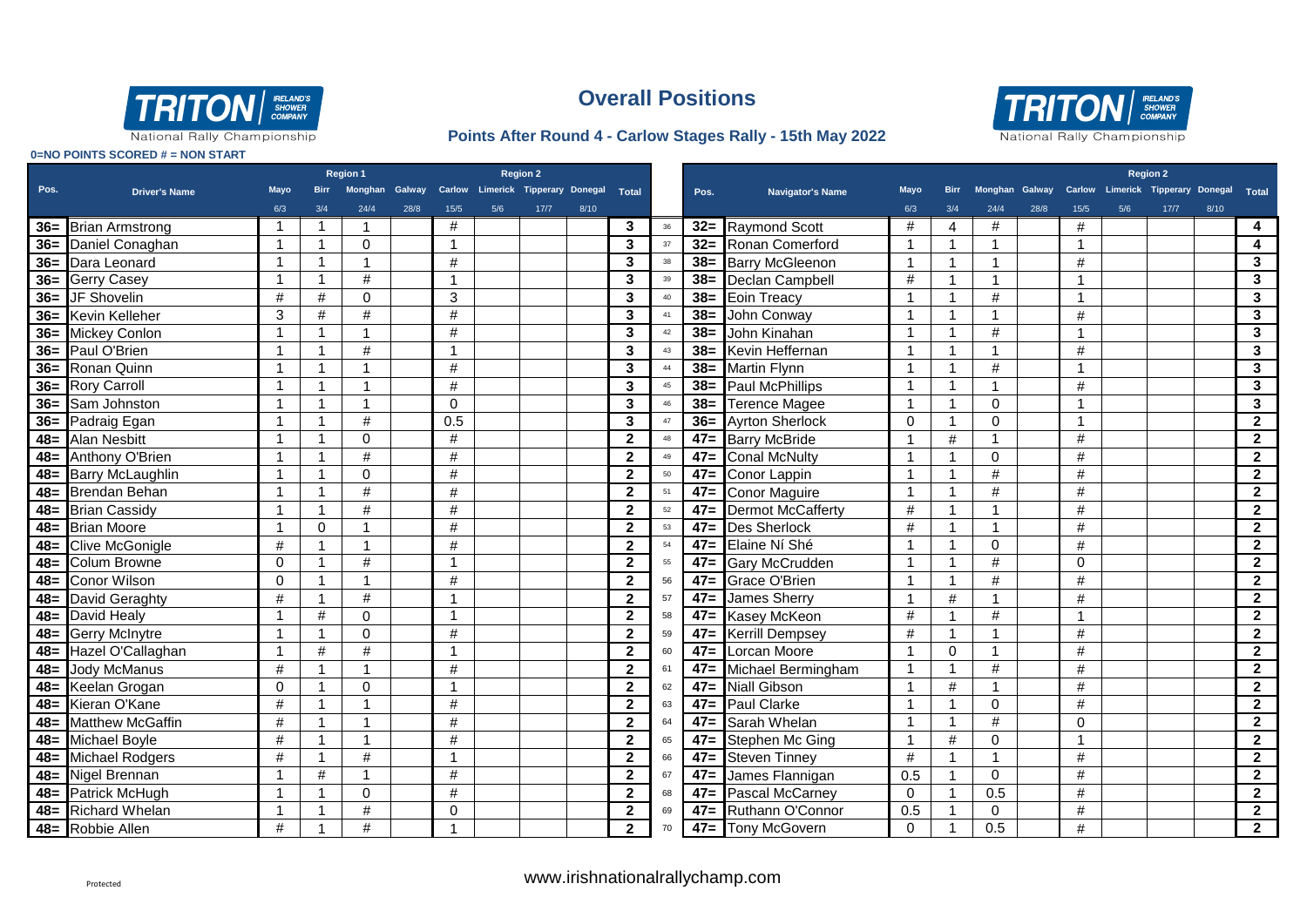

#### **Points After Round 4 - Carlow Stages Rally - 15th May 2022**



|        |                            | <b>Region 1</b><br><b>Region 2</b> |                |                  |      |          |     |                                                  |      |                         |     | <b>Region 2</b> |                         |             |                |          |      |                         |     |                                                        |      |                         |
|--------|----------------------------|------------------------------------|----------------|------------------|------|----------|-----|--------------------------------------------------|------|-------------------------|-----|-----------------|-------------------------|-------------|----------------|----------|------|-------------------------|-----|--------------------------------------------------------|------|-------------------------|
| Pos.   | <b>Driver's Name</b>       | <b>Mayo</b>                        | <b>Birr</b>    |                  |      |          |     | Monghan Galway Carlow Limerick Tipperary Donegal |      | Total                   |     | Pos.            | <b>Navigator's Name</b> | <b>Mayo</b> | <b>Birr</b>    |          |      |                         |     | Monghan Galway Carlow Limerick Tipperary Donegal Total |      |                         |
|        |                            | 6/3                                | 3/4            | 24/4             | 28/8 | 15/5     | 5/6 | 17/7                                             | 8/10 |                         |     |                 |                         | 6/3         | 3/4            | 24/4     | 28/8 | 15/5                    | 5/6 | $17/7$                                                 | 8/10 |                         |
|        | 48= Ryan Cauldwell         | $\mathbf 1$                        | $\overline{1}$ | #                |      | #        |     |                                                  |      | $\overline{2}$          | 71  | $71 =$          | Aidan Sweeney           | -1          | #              | #        |      | #                       |     |                                                        |      | $\overline{1}$          |
|        | 48= Shay Laheen            | $\#$                               | $\overline{1}$ | $\overline{1}$   |      | $\#$     |     |                                                  |      | $\overline{2}$          | 72  | $71 =$          | <b>Andy Hayes</b>       | $\#$        | $\#$           | #        |      | $\overline{\mathbf{1}}$ |     |                                                        |      | $\overline{1}$          |
|        | 48= Stephen Gallagher      | $\mathbf{1}$                       | $\#$           | $\overline{1}$   |      | $\#$     |     |                                                  |      | $\mathbf{2}$            | 73  | $71=$           | <b>Barry Attridge</b>   | #           | $\mathbf{1}$   | #        |      | #                       |     |                                                        |      | $\blacktriangleleft$    |
|        | 48= Timothy Duggan         | $\mathbf{1}$                       | #              | $\overline{1}$   |      | $\#$     |     |                                                  |      | $\mathbf{2}$            | 74  | $71 =$          | <b>Ben Teggart</b>      | #           | $\overline{1}$ | #        |      | #                       |     |                                                        |      | $\blacktriangleleft$    |
|        | 48= Corey Eves             | $\Omega$                           | -1             | 0.5              |      | $\#$     |     |                                                  |      | $\overline{2}$          | 75  | $71 =$          | Ciaran Mcarron          | #           | $\overline{1}$ | #        |      | #                       |     |                                                        |      | $\blacktriangleleft$    |
|        | 48= Francis Kelly          | $\#$                               | -1             | $\overline{0.5}$ |      | #        |     |                                                  |      | $\overline{2}$          | 76  | $71 =$          | <b>Coin Duffy</b>       | 1           | #              | #        |      | #                       |     |                                                        |      | $\mathbf{1}$            |
|        | 48= John Warren            | 0.5                                | $\overline{1}$ | $\mathbf 0$      |      | $\#$     |     |                                                  |      | $\overline{2}$          | 77  | $71 =$          | <b>Colin Blunt</b>      | 1           | $\#$           | $\#$     |      | $\#$                    |     |                                                        |      | $\overline{\mathbf{1}}$ |
|        | 48= Karl Fallis            | $\Omega$                           | $\overline{1}$ | 0.5              |      | $\#$     |     |                                                  |      | $\overline{2}$          | 78  | $71 =$          | <b>Conor Smith</b>      | $\Omega$    | $\Omega$       | $\Omega$ |      |                         |     |                                                        |      | $\blacktriangleleft$    |
|        | 48= Michael Forde          | 0.5                                | $\overline{1}$ | $\Omega$         |      | #        |     |                                                  |      | $\mathbf{2}$            | 79  | $71 =$          | Damien McKenna          | -1          | #              | #        |      | #                       |     |                                                        |      | $\blacktriangleleft$    |
|        | 80= Aaron McIntyre         | #                                  | #              | $\overline{1}$   |      | #        |     |                                                  |      | 1                       | 80  | $71 =$          | Darragh Smith           | $\Omega$    | $\mathbf{1}$   | #        |      | #                       |     |                                                        |      | $\blacktriangleleft$    |
|        | 80= Andrew Gillespie       | 0                                  | $\#$           | $\overline{1}$   |      | $\#$     |     |                                                  |      | -1                      | 81  | $71 =$          | Darren Curran           | -1          | #              | #        |      | #                       |     |                                                        |      | $\blacktriangleleft$    |
|        | 80= Angus Johnson          | $\mathbf{1}$                       | $\mathbf 0$    | #                |      | $\#$     |     |                                                  |      | -1                      | 82  | $71 =$          | Declan Casey            | $\Omega$    | $\#$           | 1        |      | $\#$                    |     |                                                        |      | $\blacktriangleleft$    |
|        | 80= Aoife Raftery          | $\Omega$                           | $\mathbf 1$    | #                |      | #        |     |                                                  |      | -1                      | 83  | $71 =$          | <b>Derek Gibbs</b>      | 1           | #              | #        |      | #                       |     |                                                        |      | $\blacktriangleleft$    |
|        | 80= Barry Cuffe            | 1                                  | #              | #                |      | #        |     |                                                  |      |                         | 84  | $71 =$          | <b>Enda Gerety</b>      | #           | #              |          |      | #                       |     |                                                        |      | $\blacktriangleleft$    |
| $80=$  | Brian O'Keeffe             | #                                  | #              | $\#$             |      |          |     |                                                  |      | -1                      | 85  | $71=$           | <b>Eugene Doherty</b>   |             | #              | #        |      | #                       |     |                                                        |      | $\blacktriangleleft$    |
|        | 80= Chris O'Callaghan      | 1                                  | #              | 0                |      | $\#$     |     |                                                  |      | 1                       | 86  | $71 =$          | <b>Gary Bolger</b>      | #           | 1              | #        |      | #                       |     |                                                        |      | $\mathbf{1}$            |
|        | 80= Colin O'Rourke         | 0                                  | $\#$           | $\overline{1}$   |      | $\#$     |     |                                                  |      | -1                      | 87  | $71 =$          | <b>Gary Byrne</b>       | $\#$        |                | $\Omega$ |      | #                       |     |                                                        |      | $\blacktriangleleft$    |
|        | 80= Craig Rahill           | $\mathbf 0$                        | 0              | $\mathbf 0$      |      |          |     |                                                  |      |                         | 88  | $71 =$          | George McMillen         | 1           | $\Omega$       | #        |      | #                       |     |                                                        |      | $\blacktriangleleft$    |
| $80 =$ | Dara Bonner                | $\mathbf{1}$                       | $\Omega$       | $\Omega$         |      | $\#$     |     |                                                  |      |                         | 89  | $71 =$          | <b>Jack Dalton</b>      | #           | -1             | #        |      | #                       |     |                                                        |      | $\blacktriangleleft$    |
| $80 =$ | Darragh Cairns             | #                                  | #              | $\overline{1}$   |      | $\#$     |     |                                                  |      |                         | 90  | $71 =$          | <b>Jason McCahill</b>   | 1           | $\Omega$       | #        |      | #                       |     |                                                        |      | $\blacktriangleleft$    |
|        | 80= Darren Hayes           | $\#$                               | $\mathbf 1$    | $\#$             |      | #        |     |                                                  |      | -1                      | 91  | $71 =$          | Joe McNulty             | #           | $\#$           |          |      | $\#$                    |     |                                                        |      | $\blacktriangleleft$    |
|        | 80= David Moffett          | $\Omega$                           | $\overline{1}$ | $\mathbf 0$      |      | $\#$     |     |                                                  |      |                         | 92  | $71 =$          | John McCarthy           | 1           | $\#$           | #        |      | 0                       |     |                                                        |      | $\overline{1}$          |
|        | 80= Domhnall Lennon        | 1                                  | #              | #                |      | #        |     |                                                  |      |                         | 93  | $71 =$          | John Wallace            | #           | $\overline{1}$ | #        |      | #                       |     |                                                        |      | $\blacktriangleleft$    |
|        | 80= Garry Bradley          | $\mathbf{1}$                       | $\#$           | $\#$             |      | #        |     |                                                  |      |                         | 94  | $71 =$          | <b>Mark Reilly</b>      | #           | #              |          |      | #                       |     |                                                        |      | $\blacktriangleleft$    |
|        | 80= Gavin Sheill           | #                                  | $\#$           | #                |      |          |     |                                                  |      |                         | 95  | $71 =$          | <b>Martin Connolly</b>  | #           | $\overline{1}$ | $\Omega$ |      | $\#$                    |     |                                                        |      | $\mathbf{1}$            |
|        | 80= Gordon Nimmo           | 1                                  | #              | $\#$             |      | $\#$     |     |                                                  |      |                         | 96  | $71 =$          | <b>Martin Harte</b>     | #           | 1              | $\#$     |      | #                       |     |                                                        |      | $\overline{\mathbf{1}}$ |
|        | 80= Greg Mc Groary         | $\mathbf{1}$                       | $\#$           | $\#$             |      | #        |     |                                                  |      |                         | 97  | $71 =$          | <b>Michael Coady</b>    | 1           | $\Omega$       | #        |      | $\Omega$                |     |                                                        |      | $\blacktriangleleft$    |
|        | 80= James McGreal          | $\mathbf{1}$                       | #              | #                |      | $\#$     |     |                                                  |      |                         | 98  | $71 =$          | Nathan Maguire          | #           | 1              | #        |      | $\#$                    |     |                                                        |      | $\blacktriangleleft$    |
|        | 80= Jamie Kelly            | $\#$                               | $\overline{1}$ | #                |      | $\#$     |     |                                                  |      |                         | 99  | $71 =$          | <b>Patrick Brides</b>   | $\Omega$    | $\mathbf{1}$   | $\Omega$ |      | #                       |     |                                                        |      | $\blacktriangleleft$    |
|        | $\overline{80}$ John Hayes | #                                  | $\#$           | #                |      |          |     |                                                  |      | -1                      | 100 | $71 =$          | Paul Maguire            | #           | #              |          |      | #                       |     |                                                        |      | $\blacktriangleleft$    |
| $80 =$ | John Lynch                 | $\mathbf{1}$                       | $\mathbf 0$    | #                |      | $\Omega$ |     |                                                  |      | $\overline{\mathbf{1}}$ | 101 | $71 =$          | Pauric O'Donnell        | 1           | #              | $\Omega$ |      | #                       |     |                                                        |      | $\blacktriangleleft$    |
|        | 80= Johno Doogan           | #                                  | 1              | $\#$             |      | $\#$     |     |                                                  |      | -1                      | 102 | $71 =$          | <b>Robert Nolan</b>     | #           | 1              | #        |      | #                       |     |                                                        |      | $\overline{1}$          |
|        | 80= Keith McFadden         | 1                                  | #              | #                |      | #        |     |                                                  |      | -1                      | 103 | $71 =$          | Sara McFadden           |             | $\Omega$       | #        |      | #                       |     |                                                        |      | $\blacktriangleleft$    |
|        | 80= Kenneth Ryan           | $\#$                               | 1              | $\#$             |      | $\#$     |     |                                                  |      | -1                      | 104 | $71 =$          | Sean Hayde              |             | #              | #        |      | #                       |     |                                                        |      | $\blacktriangleleft$    |
|        | 80= Kevin Flanagan         | $\#$                               | #              | 1                |      | #        |     |                                                  |      | $\mathbf 1$             | 105 |                 | 71= Shane Farrell       |             | $\Omega$       | #        |      | #                       |     |                                                        |      | $\blacktriangleleft$    |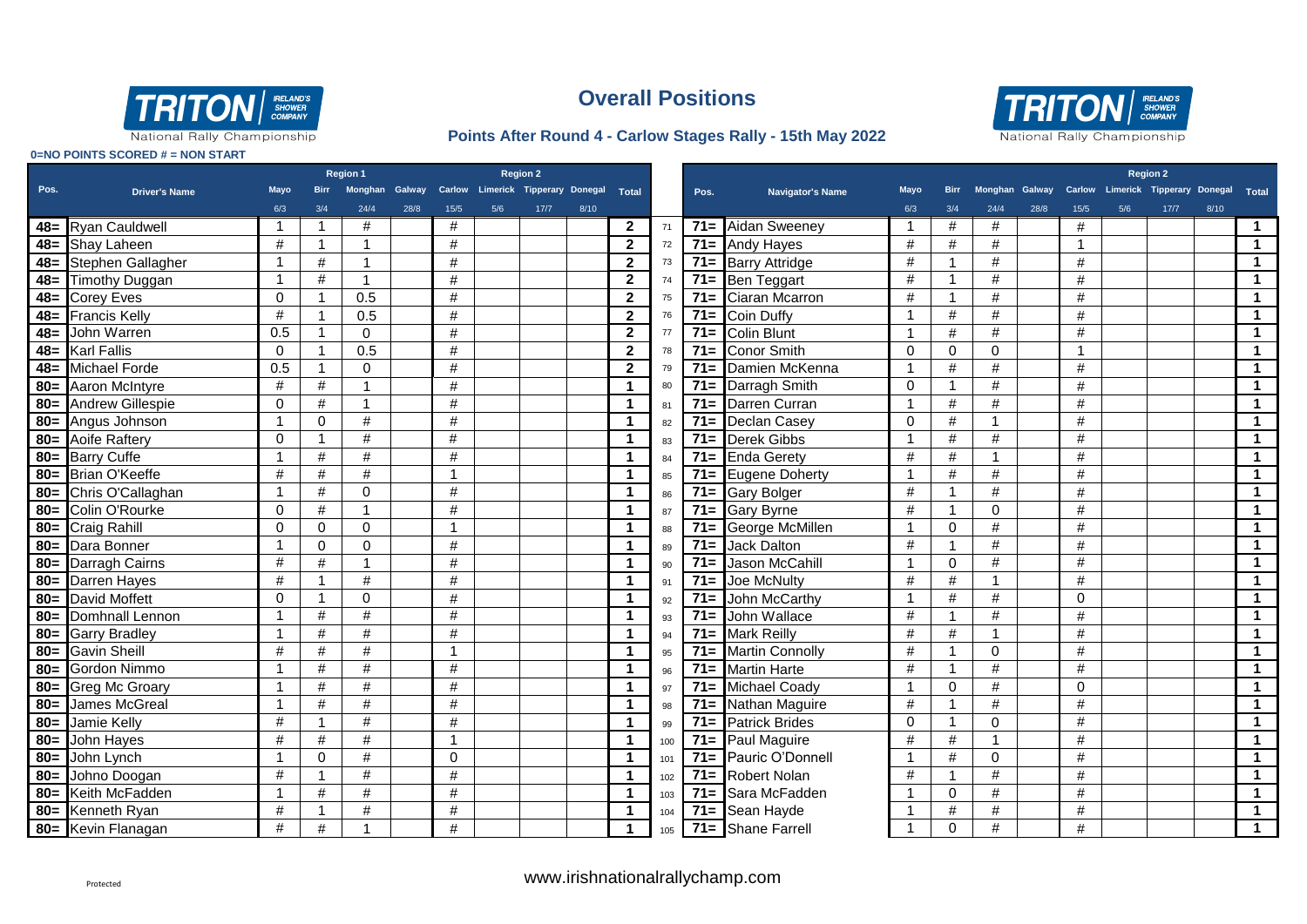

#### **Points After Round 4 - Carlow Stages Rally - 15th May 2022**



|        |                       | <b>Region 2</b><br>Region 1 |                         |                |                |                |                                         |      |      |                         |     |        |                         | <b>Region 2</b> |                |                |      |      |     |                                         |      |                         |
|--------|-----------------------|-----------------------------|-------------------------|----------------|----------------|----------------|-----------------------------------------|------|------|-------------------------|-----|--------|-------------------------|-----------------|----------------|----------------|------|------|-----|-----------------------------------------|------|-------------------------|
| Pos.   | <b>Driver's Name</b>  | <b>Mayo</b>                 | <b>Birr</b>             |                | Monghan Galway |                | Carlow Limerick Tipperary Donegal Total |      |      |                         |     | Pos.   | Navigator's Name        | <b>Mayo</b>     | <b>Birr</b>    | Monghan Galway |      |      |     | Carlow Limerick Tipperary Donegal Total |      |                         |
|        |                       | 6/3                         | 3/4                     | 24/4           | 28/8           | $15/5$         | 5/6                                     | 17/7 | 8/10 |                         |     |        |                         | 6/3             | 3/4            | 24/4           | 28/8 | 15/5 | 5/6 | $17/7$                                  | 8/10 |                         |
| $80 =$ | Kevin McLaughlin      | #                           | #                       | #              |                | 1              |                                         |      |      | $\mathbf 1$             | 106 | $71=$  | Shane Gilhoooly         | $\mathbf 0$     | #              |                |      | #    |     |                                         |      | $\mathbf{1}$            |
| $80 =$ | Kyle McBride          | $\overline{1}$              | $\#$                    | #              |                | #              |                                         |      |      | $\mathbf{1}$            | 107 | $71 =$ | Tommy O'Connor          | #               | $\overline{1}$ | #              |      | #    |     |                                         |      | $\blacktriangleleft$    |
| $80 =$ | Lee Hasting           | $\#$                        | $\mathbf{0}$            | $\overline{1}$ |                | #              |                                         |      |      | $\mathbf 1$             | 108 | $71 =$ | <b>William Nolan</b>    | $\overline{1}$  | #              | $\#$           |      | #    |     |                                         |      | $\blacktriangleleft$    |
| $80 =$ | <b>Matthew Boyle</b>  | $\#$                        |                         | $\Omega$       |                | $\#$           |                                         |      |      | $\blacktriangleleft$    | 109 | $71 =$ | Zoe Nimmo               | $\mathbf 1$     | #              | #              |      | $\#$ |     |                                         |      | $\mathbf{1}$            |
| $80 =$ | Michael Cahill        | $\mathbf 0$                 |                         | $\Omega$       |                | #              |                                         |      |      | $\blacktriangleleft$    | 110 | $71 =$ | Aishling McArdle        | $\Omega$        | $\mathbf 0$    | $\#$           |      | 0.5  |     |                                         |      | $\mathbf{1}$            |
|        | 80= Padraig Coll      | $\overline{1}$              | $\#$                    | #              |                | $\#$           |                                         |      |      | $\mathbf{1}$            | 111 | $71 =$ | Damian Doherty          | #               | #              | 0.5            |      | #    |     |                                         |      | $\blacktriangleleft$    |
|        | 80= Paidi Hamill      | $\#$                        | $\overline{\mathbf{1}}$ | #              |                | $\#$           |                                         |      |      | $\blacktriangleleft$    | 112 |        | Alistair Wyllie         | #               | $\mathbf 0$    | #              |      | #    |     |                                         |      | $\bf{0}$                |
|        | 80= Pat Ryan          | #                           | $\overline{\mathbf{A}}$ | #              |                | $\#$           |                                         |      |      | $\mathbf 1$             | 113 |        | <b>Barry McLaughlin</b> | $\Omega$        | #              | #              |      | #    |     |                                         |      | $\bf{0}$                |
|        | 80= Paul Manton       | -1                          | #                       | #              |                | #              |                                         |      |      | $\mathbf 1$             | 114 |        | <b>Bernard Farrell</b>  | $\Omega$        | #              | #              |      | #    |     |                                         |      | $\bf{0}$                |
| $80=$  | Peter Wilson          | $\overline{1}$              | #                       | $\#$           |                | $\Omega$       |                                         |      |      | $\mathbf 1$             | 115 |        | <b>Brian Commons</b>    | #               | $\Omega$       | #              |      | #    |     |                                         |      | $\bf{0}$                |
| $80 =$ | <b>Quentin Park</b>   | $\overline{1}$              | $\mathbf{0}$            | #              |                | #              |                                         |      |      | $\mathbf{1}$            | 116 |        | <b>Caolan Gaffney</b>   | $\Omega$        | $\#$           | $\#$           |      | #    |     |                                         |      | $\bf{0}$                |
| $80=$  | Shane Maguire         | $\#$                        | $\#$                    | $\overline{1}$ |                | #              |                                         |      |      | $\mathbf{1}$            | 117 |        | Domhnall Lennon         | #               | $\Omega$       | #              |      | #    |     |                                         |      | $\bf{0}$                |
| $80=$  | <b>Shane Quinn</b>    | $\mathbf 0$                 | -1                      | $\mathbf 0$    |                | $\#$           |                                         |      |      | $\mathbf{1}$            | 118 |        | Eugene Cronin           | #               | $\mathbf 0$    | $\#$           |      | #    |     |                                         |      | $\bf{0}$                |
| $80=$  | Thomas Lynch          | $\#$                        | $\mathbf 0$             | $\#$           |                | $\overline{1}$ |                                         |      |      | $\mathbf{1}$            | 119 |        | James Flood             | $\Omega$        | #              | #              |      | #    |     |                                         |      | $\bf{0}$                |
| $80=$  | Des Lyons             | $\mathbf 0$                 | $\mathbf 0$             | #              |                | 0.5            |                                         |      |      | $\mathbf{1}$            | 120 |        | Jonathan Keane          | #               | $\mathbf 0$    | #              |      | #    |     |                                         |      | $\mathbf 0$             |
|        | <b>Brian Lavelle</b>  | $\#$                        | $\#$                    | #              |                | $\#$           |                                         |      |      | $\mathbf 0$             | 121 |        | Jonathan Kelly          | $\#$            | $\mathbf 0$    | $\#$           |      | #    |     |                                         |      | $\bf{0}$                |
|        | <b>Cathal Martley</b> | $\#$                        | $\mathbf 0$             | #              |                | $\#$           |                                         |      |      | $\mathbf 0$             | 122 |        | Joseph O'Brien          | $\#$            | $\#$           | $\#$           |      | #    |     |                                         |      | $\bf{0}$                |
|        | Colin Flanagan        | $\mathbf 0$                 | $\#$                    | #              |                | $\#$           |                                         |      |      | $\mathbf 0$             | 123 |        | Keith McConnon          | $\Omega$        | $\mathbf 0$    | $\Omega$       |      | #    |     |                                         |      | $\mathbf 0$             |
|        | Danny McCormack       | $\mathbf 0$                 | $\#$                    | #              |                | $\#$           |                                         |      |      | $\mathbf 0$             | 124 |        | <b>Martin Byrne</b>     | $\Omega$        | #              | $\#$           |      | #    |     |                                         |      | $\mathbf 0$             |
|        | Darragh McNern        | $\mathbf{0}$                | $\#$                    | #              |                | $\#$           |                                         |      |      | $\mathbf 0$             | 125 |        | Niamh Hassett           | #               | #              | #              |      | #    |     |                                         |      | $\mathbf 0$             |
|        | David Donoghue        | #                           | #                       | #              |                | $\Omega$       |                                         |      |      | $\mathbf 0$             | 126 |        | Rachel McCullough       | #               | #              | $\mathbf 0$    |      | #    |     |                                         |      | $\mathbf{0}$            |
|        | Dermot Cannon         | $\#$                        | $\#$                    | #              |                | #              |                                         |      |      | $\mathbf 0$             | 127 |        | Rory Kennedy            | #               | $\mathbf 0$    | $\#$           |      | #    |     |                                         |      | $\bf{0}$                |
|        | <b>Dermot Hassett</b> | $\#$                        | #                       | #              |                | $\#$           |                                         |      |      | $\mathbf 0$             | 128 |        | Shane Byrne             | $\Omega$        | #              | $\#$           |      | #    |     |                                         |      | $\bf{0}$                |
|        | Dylan O'Donoghue      | $\mathbf{0}$                | #                       | #              |                | $\#$           |                                         |      |      | $\mathbf 0$             | 129 |        | Stephen Joyce           | $\Omega$        | $\#$           | $\#$           |      | #    |     |                                         |      | $\bf{0}$                |
|        | Garry Jennings        | $\#$                        | $\mathbf{0}$            | #              |                | $\#$           |                                         |      |      | $\mathbf 0$             | 130 |        | <b>Terry Walkinshaw</b> | $\Omega$        | #              | #              |      | #    |     |                                         |      | $\bf{0}$                |
|        | Jack Maguire          | $\Omega$                    | $\Omega$                | $\Omega$       |                | #              |                                         |      |      | $\bf{0}$                | 131 |        | <b>Trevor Graham</b>    | $\Omega$        | #              | #              |      | #    |     |                                         |      | $\bf{0}$                |
|        | James Cassidy         | #                           | $\mathbf{0}$            | #              |                | #              |                                         |      |      | $\mathbf{0}$            | 132 |        |                         |                 |                |                |      |      |     |                                         |      | $\mathbf 0$             |
|        | John O'Rourke         | #                           | $\mathbf{0}$            | #              |                | #              |                                         |      |      | $\bf{0}$                | 133 |        |                         |                 |                |                |      |      |     |                                         |      | $\mathbf{0}$            |
|        | Johnny Armstrong      | #                           | #                       | $\mathbf 0$    |                | $\#$           |                                         |      |      | $\mathbf 0$             | 134 |        |                         |                 |                |                |      |      |     |                                         |      | $\mathbf 0$             |
|        | Joseph Kelly          | $\mathbf 0$                 | $\#$                    | $\#$           |                | $\#$           |                                         |      |      | $\overline{\mathbf{0}}$ | 135 |        |                         |                 |                |                |      |      |     |                                         |      | $\mathbf 0$             |
|        | Kevin Cole            | $\mathbf{0}$                | $\#$                    | $\#$           |                | $\#$           |                                         |      |      | $\overline{\mathbf{0}}$ | 136 |        |                         |                 |                |                |      |      |     |                                         |      | $\bf{0}$                |
|        | Pat Kelly             | $\#$                        | $\mathbf 0$             | #              |                | $\#$           |                                         |      |      | $\mathbf 0$             | 137 |        |                         |                 |                |                |      |      |     |                                         |      | $\bf{0}$                |
|        | Pauric Gillespie      | $\mathbf 0$                 | #                       | #              |                | $\#$           |                                         |      |      | $\mathbf 0$             | 138 |        |                         |                 |                |                |      |      |     |                                         |      | $\mathbf 0$             |
|        | Sean Moran            | $\#$                        | $\mathbf 0$             | #              |                | $\#$           |                                         |      |      | $\mathbf 0$             | 139 |        |                         |                 |                |                |      |      |     |                                         |      | $\overline{\mathbf{0}}$ |
|        | Sean Sharkey          | $\mathbf 0$                 | $\#$                    | $\#$           |                | #              |                                         |      |      | $\mathbf 0$             | 140 |        |                         |                 |                |                |      |      |     |                                         |      |                         |